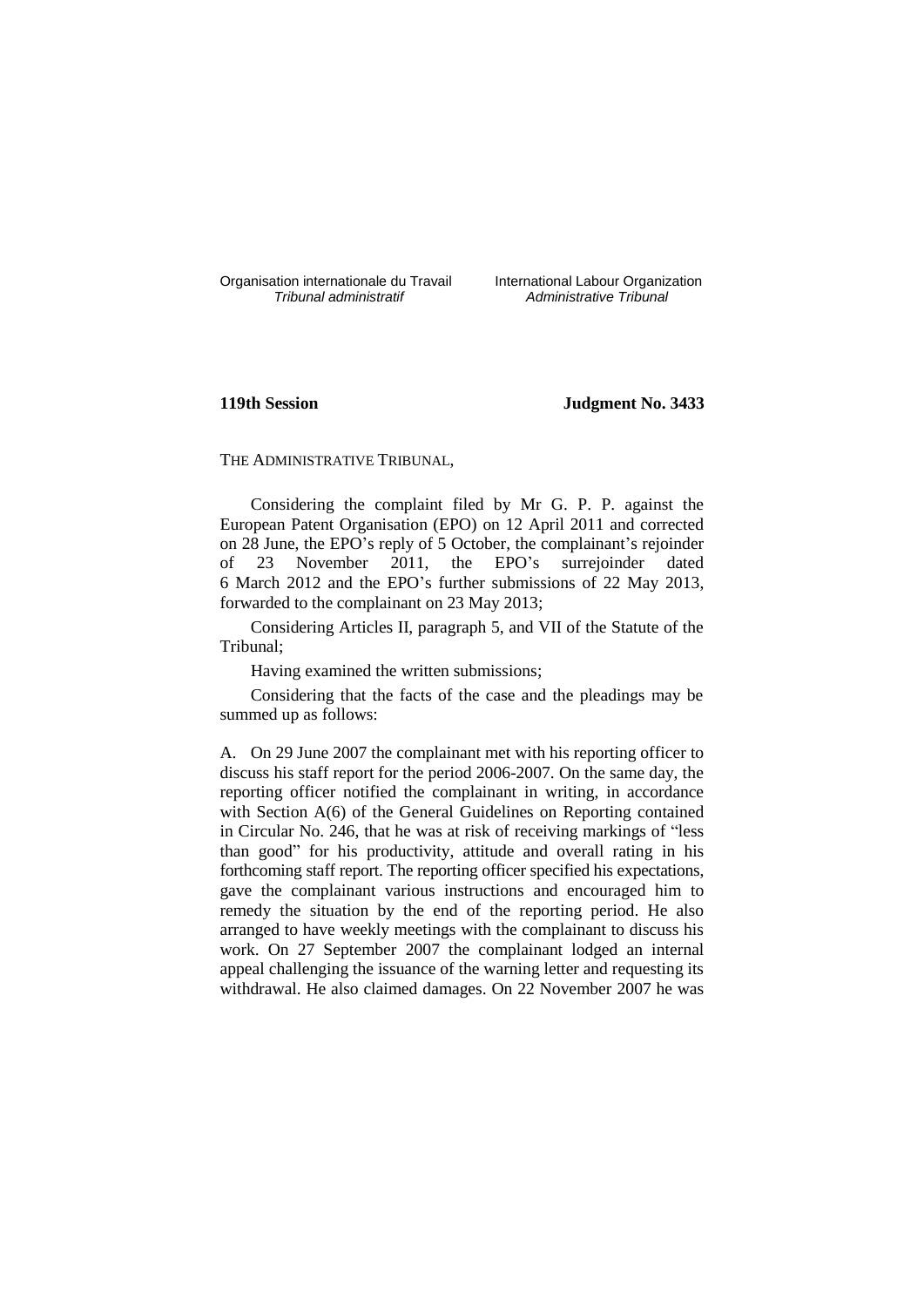informed that his request could not be granted and that the appeal had been referred to the Internal Appeals Committee (hereinafter IAC).

After having met with the complainant on 7 December 2007 to discuss his performance, on 17 December, the reporting officer issued a second written notification of poor performance, almost identical in content to that of 29 June. The same measures as those suggested in the first warning letter were to be continued and, in addition, the complainant would work under the direct supervision of an experienced examiner in his technical field. On 14 March 2008 the complainant lodged another internal appeal, challenging the issuance of the second notification and requesting its withdrawal, as well as claiming damages. On 9 May 2008 he was informed that his request could not be granted and that the appeal had been referred to the IAC.

In a single opinion of 12 November 2010, the majority of the IAC members recommended that the complainant's first appeal (RI/157/07) be dismissed as unfounded. Concerning his second appeal (RI/51/08), a majority concluded that the second warning letter was unlawful and recommended that it be withdrawn from the complainant's personal file, but that his claim for moral damages be rejected.

By a letter dated 12 January 2011 the complainant was informed that the President of the EPO had decided to reject his appeals as irreceivable, on the ground that a notification under Section  $A(6)$ of the General Guidelines on Reporting did not constitute an act adversely affecting him in the sense of Article 107(1) of the Service Regulations for Permanent Employees of the European Patent Office. Regarding the merits, the President endorsed the majority opinion of the IAC as regards the complainant's first appeal and the minority opinion as regards his second appeal. The appeals were thus rejected as unfounded in their entirety. Nevertheless, the President decided that the second warning letter would exceptionally be removed from the complainant's personal file. That is the impugned decision.

The complainant lodged a further internal appeal on 5 April 2011 challenging his staff report for 2006-2007, in particular the assessment of his productivity as "less than good". He also initiated separate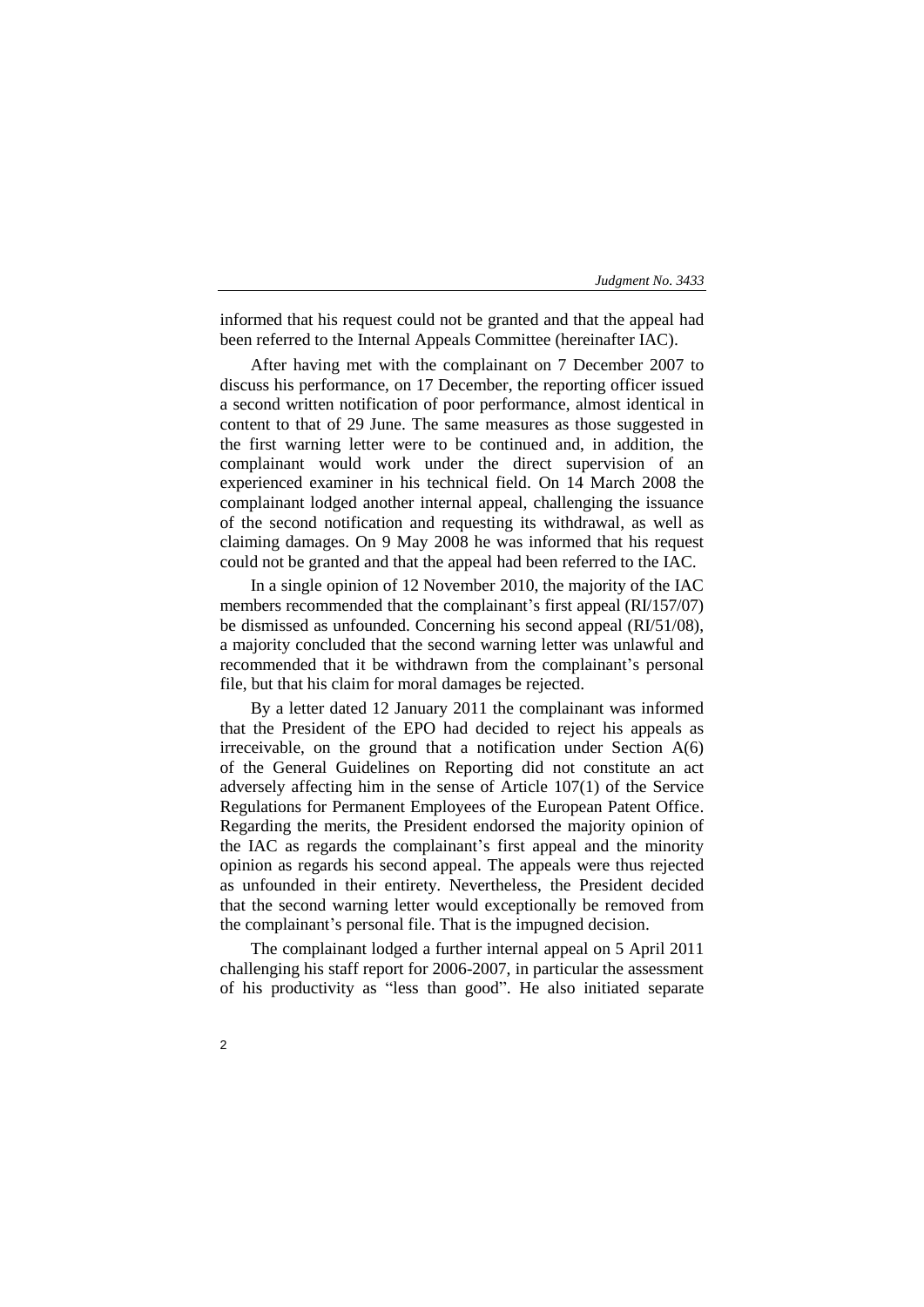harassment proceedings against his supervisors, alleging that they had harassed him when dealing with his performance evaluation.

B. The complainant states that his main arguments are contained in his submissions before the IAC and in the IAC minority opinions. He contends that the warning letters were unjustified, and adopted in breach of the applicable rules and guidelines. In his view, they amounted to disciplinary measures, as their purpose was not to support him in achieving a higher productivity, but to intimidate him. Had the EPO intended to support him, it would have granted the measure proposed by him and which was granted in 2008, namely further technical training by experienced examiners in the new fields to which he was assigned. He asserts that his performance was, at the time of the warnings, within the range of the expected values and argues that the impugned decision is based on unsubstantiated facts and is not supported by adequate reasons. Moreover, the length of the appeal procedure has prejudiced his performance, his career, as well as his health.

The complainant asks the Tribunal to set aside the impugned decision and the decision to issue the two warning letters. He asks that the Tribunal order that the first warning letter be withdrawn from his personal file. He seeks damages and costs, and asks for oral proceedings under Article 12, paragraph 1, of the Rules of the Tribunal.

C. In its reply the EPO submits that the complaint is irreceivable, as the warning letters at stake do not constitute acts adversely affecting the complainant within the meaning of Article 107(1) of the Service Regulations. These letters were intended to give him a chance to improve his performance before the end of the reporting exercise. Subsidiarily, it submits that the complaint does not entirely comply with Article  $6(1)(b)$  of the Rules of the Tribunal, as the complainant merely states that his main arguments are "illustrated" in his submissions before the IAC.

On the merits, the EPO states that the two letters were issued in full compliance with Section A(6) of Circular No. 246, as well as the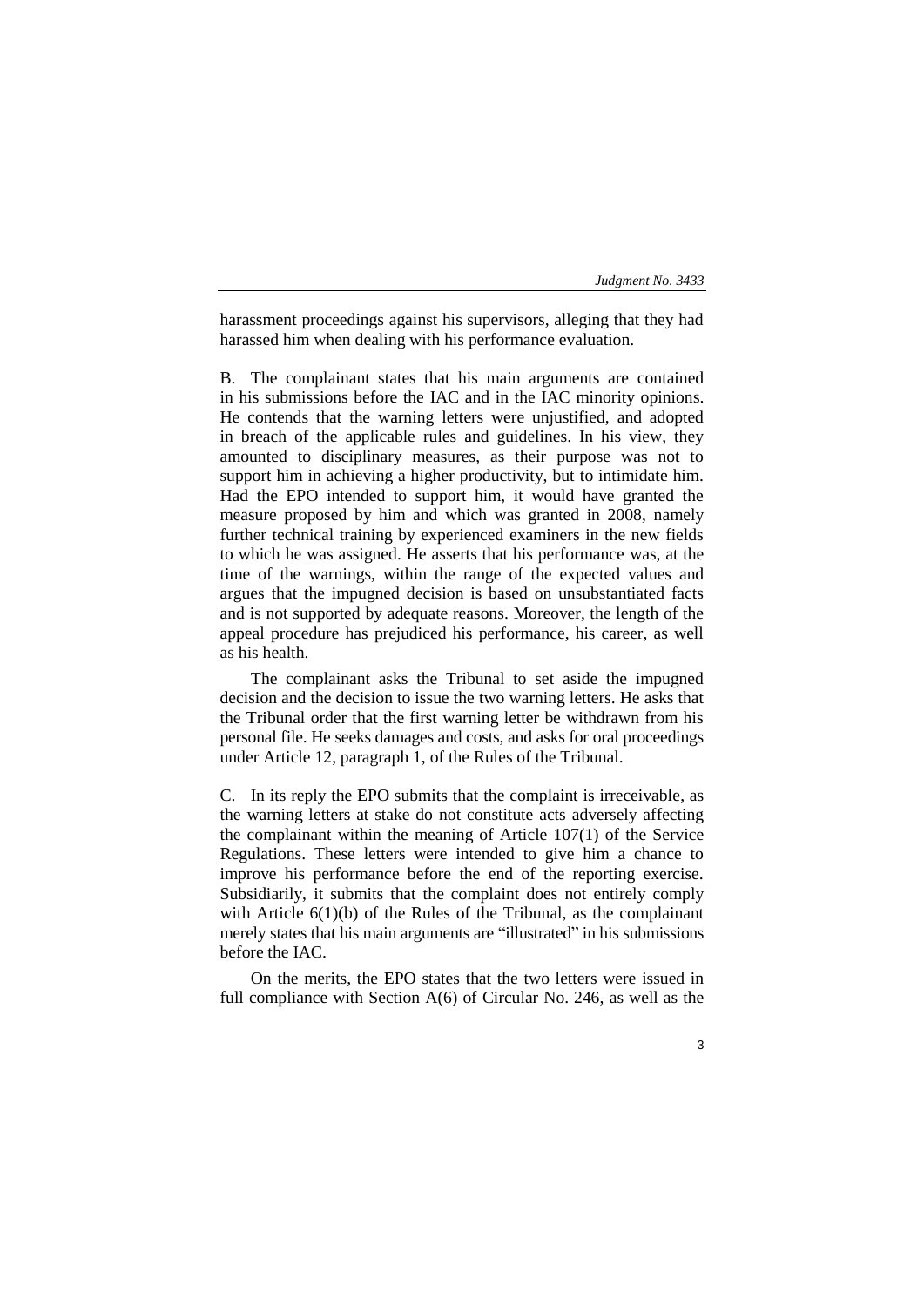requirements found in the Tribunal's case law. There was no question of imposing a disciplinary measure under Article 93 of the Service Regulations. The reporting officer exercised his supervisory authority in good faith, and the complainant has not established any error of fact or law, or any bias or prejudice on the part of the reporting officer. On the contrary, the reporting officer properly assessed his productivity, taking into account the specificities of the complainant's case. Moreover, it is in the complainant's interest that the reporting officer should explain clearly and in detail what is expected of him to avoid an assessment of "less than good". In this case, the expectations were neither unjustified nor disproportionate. It denies his allegations of lack of support. By issuing the first letter, the reporting officer gave the complainant the opportunity to improve his performance six months before the end of the reporting period 2006-2007. The second letter, on the other hand, clearly mentioned that its purpose was "to give [the complainant] the opportunity to rectify the situation in the next reporting period". Indeed, it has since been removed from his personal file, which demonstrates that it served its purpose, as the complainant received the marking "good" in productivity for the 2008-2009 reporting period.

D. In his rejoinder the complainant presses his pleas. He maintains that both warning letters plainly fell within the definition of disciplinary measures under Article 93 of the Service Regulations, and he asserts that the measures of support proposed by the EPO were not in fact implemented consistently. He reiterates his request for oral proceedings, arguing that this is the only way for him properly to address the arguments raised by the EPO in its reply.

E. In its surrejoinder the EPO maintains its position in full. It points out that the complainant has produced no evidence to support his allegation that the measures of support were not implemented consistently.

F. In its further submissions the EPO informs the Tribunal that, following an investigation, the Ombudsman concluded that there was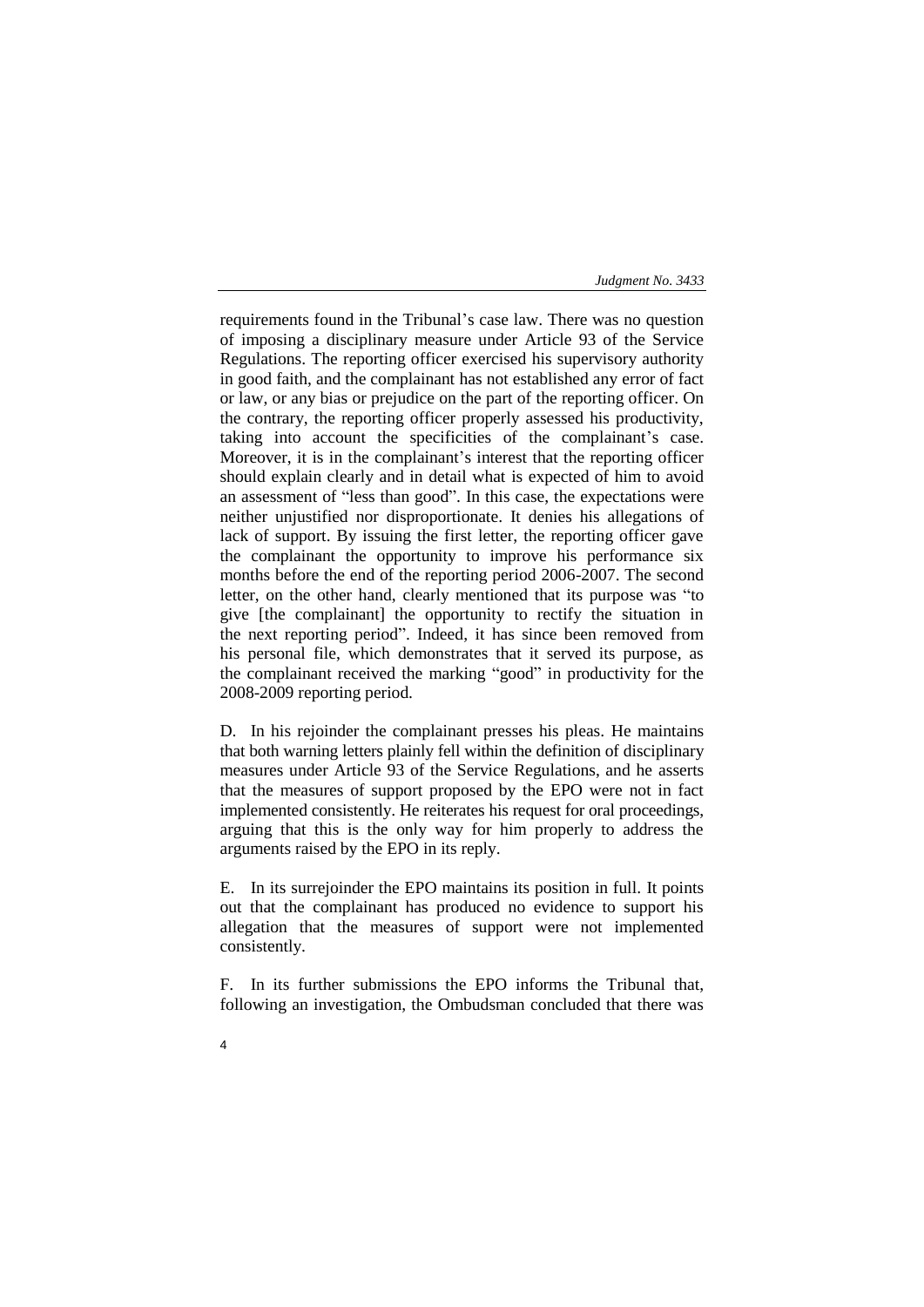no evidence that the complainant's supervisors had harassed him. However, she considered that certain organisational practices were not always respectful of the complainant's needs and she made various recommendations, which the President decided to endorse. Thus, by a letter of 16 November 2012, the complainant was informed that the warning letter of 29 June 2007 would be withdrawn from his personal file and that the marking for productivity in his 2006-2007 staff report would be raised from "less than good" to "good". The EPO therefore submits that, insofar as the complainant seeks the withdrawal of the first warning letter from his personal file, he no longer has a cause of action.

# CONSIDERATIONS

1. The complainant was notified by a letter dated 29 June 2007, in accordance with Circular No. 246, Section A(6), that he was at risk of receiving a marking of "less than good" under the headings "productivity", "attitude" and "overall rating" in his 2006-2007 staff report. The complainant contested that warning in a letter to the President dated 27 September 2007, requesting: the withdrawal of the warning which, he alleged, was unjustified and not in compliance with the Service Regulations; that the EPO should ensure that no trace of the warning remained in any documentation and that it would not affect his work and career in the Organisation; and compensation for material and moral damages in the amount of 3,000 euros per week since the issue date of the warning letter until the effective date of its withdrawal. The complainant was informed by a letter dated 22 November 2007 that his appeal had been forwarded to the IAC for an opinion (appeal RI/157/07). The complainant received a second warning in a letter dated 17 December 2007 which stated that he was at risk of receiving a marking of "less than good*"* for his "productivity" and "overall rating" and that the warning was meant to give the complainant "the opportunity to rectify the situation in the next reporting period". The complainant contested this warning in an appeal to the President dated 14 March 2008 and was informed in a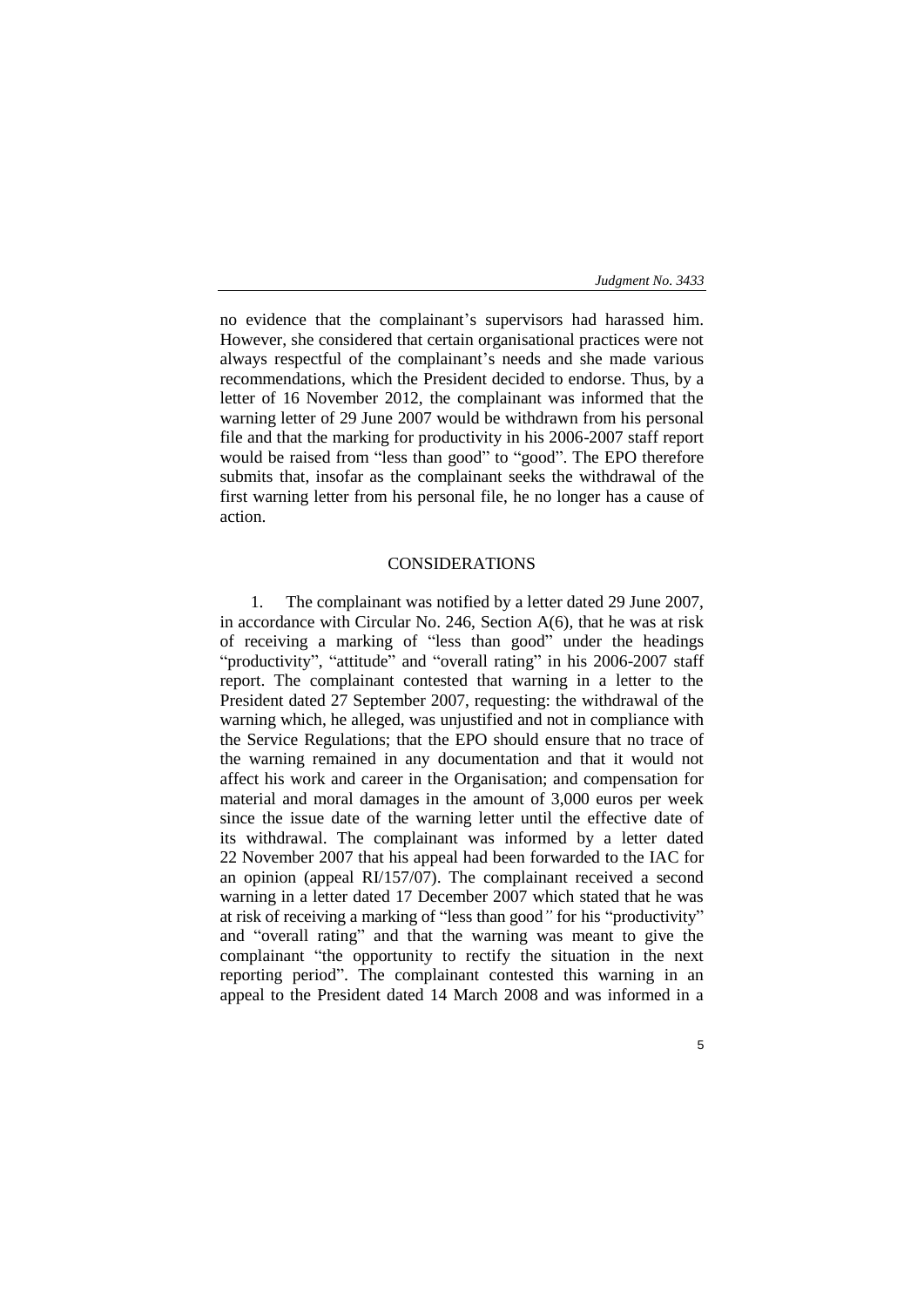letter dated 9 May 2008 that it had been forwarded to the IAC for an opinion (appeal RI/51/08).

2. The IAC addressed both appeals (RI/157/07 and RI/51/08) in a single opinion dated 12 November 2010. The IAC unanimously considered both appeals to be receivable, but provided divergent opinions on the merits. With regard to RI/157/07, a three-member majority recommended that the appeal should be entirely rejected as unfounded; a one-member minority recommended withdrawing the warning letter but rejecting the claim for damages; and a one-member minority recommended withdrawing the warning letter and an award of 3,000 euros in moral damages, including 1,000 euros for the delay in the internal appeal proceedings. With regard to RI/51/08, a threemember majority recommended withdrawing the warning letter; a four-member majority recommended rejecting the claim for damages; a two-member minority opinion recommended rejecting the appeal as wholly unfounded; and a one-member minority recommended an award of 3,000 euros in moral damages, including 1,000 euros for the delay in the internal appeal proceedings.

3. The Vice-President of Directorate General 4 (VP4), by delegated authority from the President, decided to reject both appeals as irreceivable and unfounded in their entirety. VP4 found them to be irreceivable because "a warning letter under Section A(6) of Circular No. 246 does not constitute an act adversely affecting [the complainant] in the sense of Art. 107(1) [of the Service Regulations]" and therefore "cannot be challenged by means of an internal appeal", and also because they were "premature", considering the complainant filed the appeals prior to the finalisation of his staff report and the exhaustion of the conciliation procedure for disputes arising from staff reports. On the merits VP4 endorsed the majority opinion in RI/157/07 and the minority opinion in RI/51/08 which recommended that the appeals be rejected in their entirety, for the reasons put forward by the Organisation during the internal appeal proceedings. The complainant's claim for damages was also rejected, but VP4 decided exceptionally to withdraw the second written warning from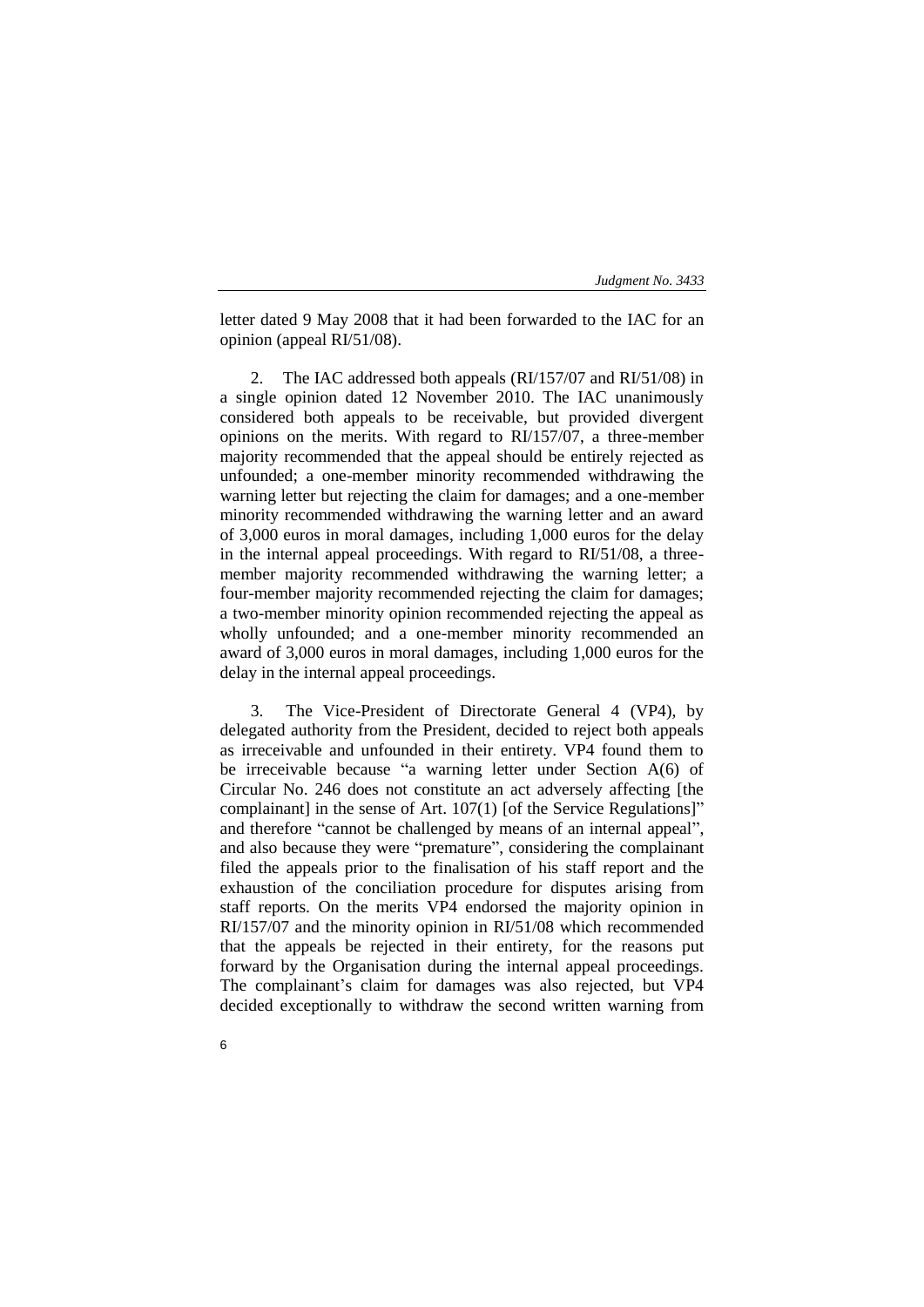the complainant's file, stating that the "warning [had] served its purpose". The complainant was notified of this decision in a letter dated 12 January 2011 from the Director of Regulations and Change Management. That is the impugned decision.

4. Following an investigation into the complainant's allegations of harassment, the complainant was notified by letter dated 16 November 2012 that the warning letter of 29 June 2007 would be withdrawn from his file and that the marking for "productivity" in his staff report for 2006-2007 would be changed to "good" based on the recommendations of the Ombudsman. The Ombudsman found that there was no harassment.

5. The complainant has applied for oral proceedings and asks the Tribunal to quash "the decision of issuing the two warning letters"; to quash "the decision of VP4 to consider both warning letters as founded and legitimated"; to order the removal of both letters from his personal file; and to award compensation for damages and costs.

6. The complainant challenges the decision contained in the letter of 12 January 2011, and ultimately, the two written warnings. Considering that the two warning letters have been withdrawn, the complainant's claim to have those letters removed from his personal file is moot.

7. The Tribunal considers that the two warnings are not final decisions adversely affecting the complainant; they must be considered as acts, or steps, of an administrative procedure which could lead to a final decision.

8. The complainant insists that the warning letters were a disciplinary measure provided for under Article 93(2)(a) of the Service Regulations, which refers to a "written warning", and that consequently, the two warnings have to be considered as final decisions. The Tribunal notes that the headings of the two letters refer expressly to "Notification of poor performance and opportunity to improve, under Section A,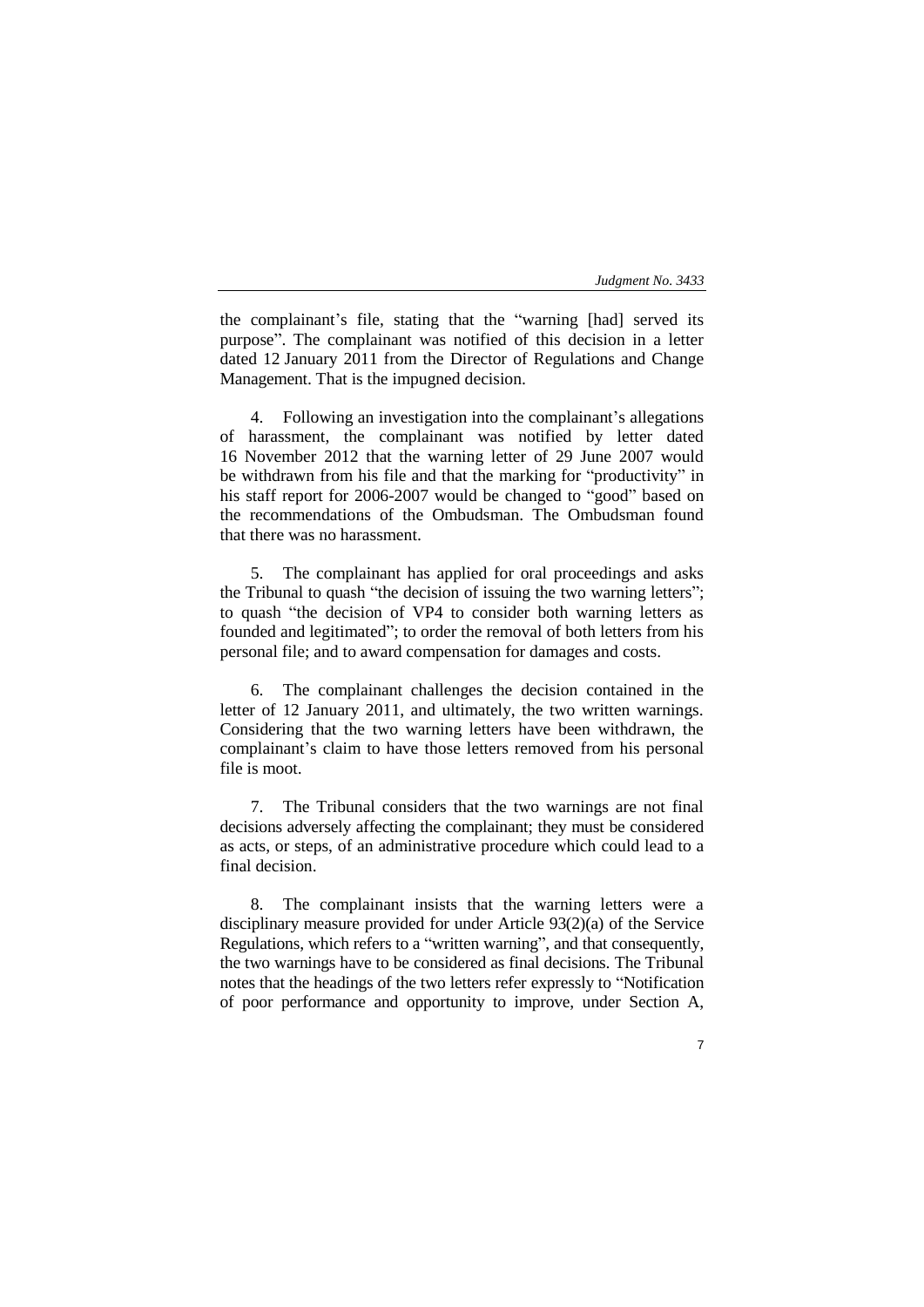point 6 of the General Guidelines on Reporting, Communiqué No. 87", and their content is consistent with the provisions of the General Guidelines on Reporting, which form part of the EPO's system of staff member performance evaluation. Thus, the Tribunal is of the opinion that written warnings are administrative acts forming part of the procedure which concludes in the drafting of a staff report. Their aim is to help the staff member reach the required marking by notifying the staff member of the potential for a marking of less than "good" while giving them time to correct it. Therefore, the Tribunal finds that the warnings do not constitute the disciplinary measure provided for under Article 93(2)(a) of the Service Regulations.

9. Consequently, the Tribunal is of the opinion that the complainant impugns decisions which do not correspond to "final decisions" in accordance with Article VII, paragraph 1, of the Tribunal's Statute. "Ordinarily, the process of decision-making involves a series of steps or findings which lead to a final decision. Those steps or findings do not constitute a decision, much less a final decision. They may be attacked as a part of a challenge to the final decision but they, themselves, cannot be the subject of a complaint to the Tribunal." (See Judgment 2366, under 16.) Consequently, the complaint is irreceivable in accordance with Article VII, paragraph 1, of the Tribunal's Statute. The claims for damages allegedly stemming from the decision to issue the warning letters (until the date of their removal) must be rejected and the complaint must be dismissed in its entirety. In these circumstances the request for oral proceedings is denied.

# DECISION

For the above reasons,

The complaint is dismissed.

In witness of this judgment, adopted on 31 October 2014, Mr Giuseppe Barbagallo, President of the Tribunal, Ms Dolores M.